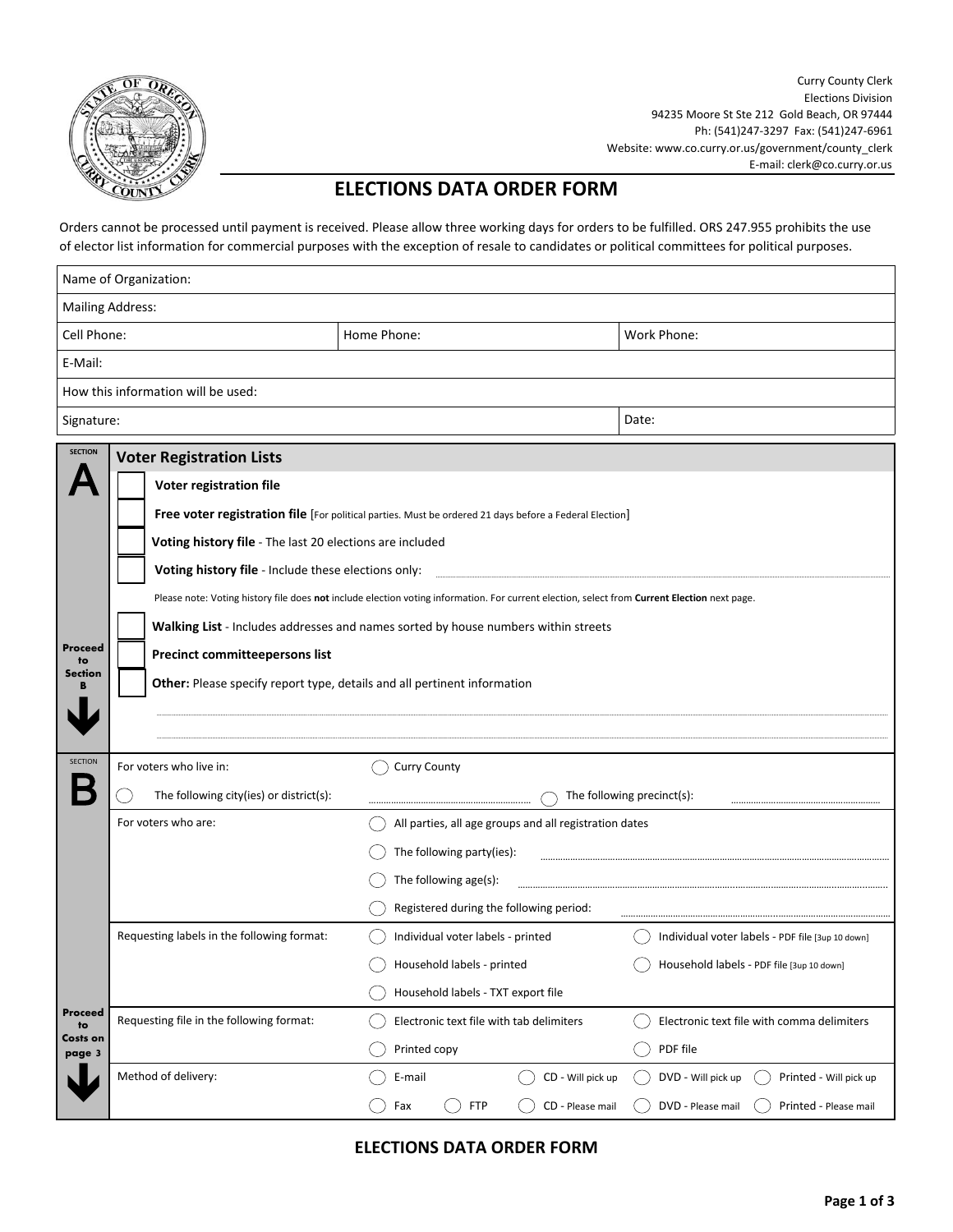| <b>SECTION</b>                             | <b>Current Election Information</b>                                                                                                                                                                                                                                                                    |                                          |                                              |  |
|--------------------------------------------|--------------------------------------------------------------------------------------------------------------------------------------------------------------------------------------------------------------------------------------------------------------------------------------------------------|------------------------------------------|----------------------------------------------|--|
| <b>Proceed</b><br>to<br><b>Section</b>     | Voted Not Voted List (Cumulative list of voters whose ballot has been received)<br>Requesting lists for the following dates. Lists will be available the next business day.<br><b>Voted Not Voted List</b><br>Requesting lists for the following dates. Lists will be available the next business day. |                                          |                                              |  |
| <b>SECTION</b>                             | For voters who live in:                                                                                                                                                                                                                                                                                | <b>Curry County</b>                      |                                              |  |
|                                            |                                                                                                                                                                                                                                                                                                        | The following city(ies) or district(s):  |                                              |  |
| Proceed<br>to<br><b>Costs on</b><br>page 3 |                                                                                                                                                                                                                                                                                                        | The following precinct(s):               |                                              |  |
|                                            | For voters who are:                                                                                                                                                                                                                                                                                    | All parties                              |                                              |  |
|                                            | The following party(ies):                                                                                                                                                                                                                                                                              |                                          |                                              |  |
|                                            | Requesting file in the following format:                                                                                                                                                                                                                                                               | Electronic text file with tab delimiters | Electronic text file with comma delimiters   |  |
|                                            | Printed cumulative voted list [BP-033]                                                                                                                                                                                                                                                                 |                                          | PDF cumulative voted list [BP-033]           |  |
|                                            | Method of delivery:                                                                                                                                                                                                                                                                                    | E-mail<br>CD - Will pick up              | DVD - Will pick up<br>Printed - Will pick up |  |
|                                            |                                                                                                                                                                                                                                                                                                        | <b>FTP</b><br>CD - Please mail<br>Fax    | DVD - Please mail<br>Printed - Please mail   |  |

For current election results, please check our website: **[www.co.curry.or.us/government/county\\_clerk](http://cms6.revize.com/revize/currycountyor/government/county_clerk/government/elections_division.php) .** This information may be available for free. If you need it in a format that is not readily available, a programming fee will apply. Current election results by precinct are available after the certification of the election.

| <b>SECTION</b>                                    | <b>Election Statistical Reports</b>      |                                          |                                              |  |
|---------------------------------------------------|------------------------------------------|------------------------------------------|----------------------------------------------|--|
| <b>Proceed</b><br>to                              | <b>Cumulative election results</b>       |                                          |                                              |  |
|                                                   | <b>Election results by precinct</b>      |                                          |                                              |  |
|                                                   | Voter turnout report                     |                                          |                                              |  |
| <b>Section</b>                                    | Other election report(s):                |                                          |                                              |  |
|                                                   |                                          |                                          |                                              |  |
|                                                   |                                          |                                          |                                              |  |
| <b>SECTION</b>                                    | For voters who live in:                  | The following election(s):               |                                              |  |
|                                                   |                                          | The following race(s):                   |                                              |  |
| <b>Proceed</b><br>to<br><b>Costs on</b><br>page 3 |                                          | The following measure(s):                |                                              |  |
|                                                   |                                          | <b>Curry County</b>                      |                                              |  |
|                                                   |                                          | The following city(ies) or district(s):  |                                              |  |
|                                                   |                                          | The following precinct(s):               |                                              |  |
|                                                   | For voters who are:                      | All parties                              |                                              |  |
|                                                   |                                          | The following party(ies):                |                                              |  |
|                                                   | Requesting file in the following format: | Electronic text file with tab delimiters | Electronic text file with comma delimiters   |  |
|                                                   |                                          | Printed cumulative voted list [BP-033]   | PDF cumulative voted list [BP-033]           |  |
|                                                   | Method of delivery:                      | E-mail<br>CD - Will pick up              | DVD - Will pick up<br>Printed - Will pick up |  |
|                                                   |                                          | <b>FTP</b><br>CD - Please mail<br>Fax    | DVD - Please mail<br>Printed - Please mail   |  |

**ELECTIONS DATA ORDER FORM**